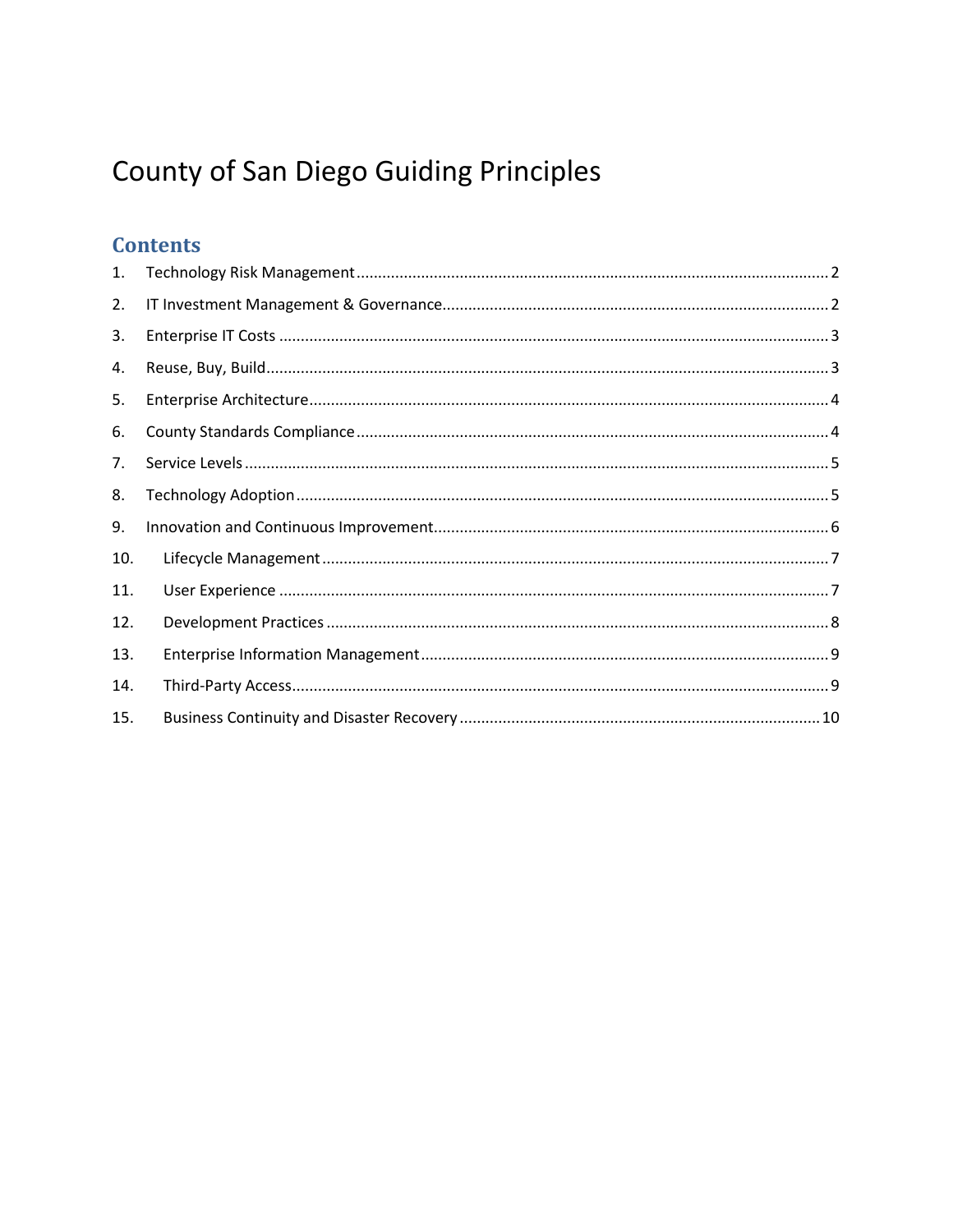<span id="page-1-0"></span>

| <b>Technology Risk Management</b>                                                                                                                                                                                                                                                                                                                                                                                                                                                                                                                                                                                                                 |
|---------------------------------------------------------------------------------------------------------------------------------------------------------------------------------------------------------------------------------------------------------------------------------------------------------------------------------------------------------------------------------------------------------------------------------------------------------------------------------------------------------------------------------------------------------------------------------------------------------------------------------------------------|
| <b>Technology Risk Management</b><br>Enterprise-wide IT risk will be evaluated through standard policies, procedures, and a<br>governance model to identify appropriate mitigations for the County as an enterprise.                                                                                                                                                                                                                                                                                                                                                                                                                              |
| Rationale:<br>The tradeoffs between business value and risk must be considered at the enterprise level.<br>Evaluating and communicating acceptable levels of risk will ensure optimum protection of<br>resources within the business and the County overall                                                                                                                                                                                                                                                                                                                                                                                       |
| Implications:<br>Business-specific technology risks will be managed at the appropriate level (e.g.,<br>by Governance bodies and working groups such as Cloud Review Committee) in<br>accordance with enterprise-wide standards, policies, and procedures, and<br>escalated to ITMC as appropriate<br>Criteria and thresholds will be defined so independent oversight will occur on<br>$\bullet$<br>technology implementation projects.<br>The solution architecture process will define the solution that meets the business<br>$\bullet$<br>unit's acceptable risk standard in balance with other factors, including cost and<br>functionality. |

# <span id="page-1-1"></span>2. IT Investment Management & Governance

| <b>IT Investment Management &amp; Governance</b><br>Management of IT investments (e.g. allocation of IT resources, funding of projects) will<br>align with the County's strategic objectives and the General Management System.                                                                                                                                       |
|-----------------------------------------------------------------------------------------------------------------------------------------------------------------------------------------------------------------------------------------------------------------------------------------------------------------------------------------------------------------------|
| Rationale:<br>Focusing IT investments on the County's most important priorities maximizes business<br>benefit achieved from IT resources.                                                                                                                                                                                                                             |
| Implications:<br>IT investments will be well-defined by business cases to:<br>$\bullet$<br>Provide an analysis of costs, benefits, value and risks<br>$\circ$<br>Demonstrate compliance with County Service Levels<br>$\circ$<br>IT investments will be guided by defined governance with equitable representation<br>from executive, business and technology groups. |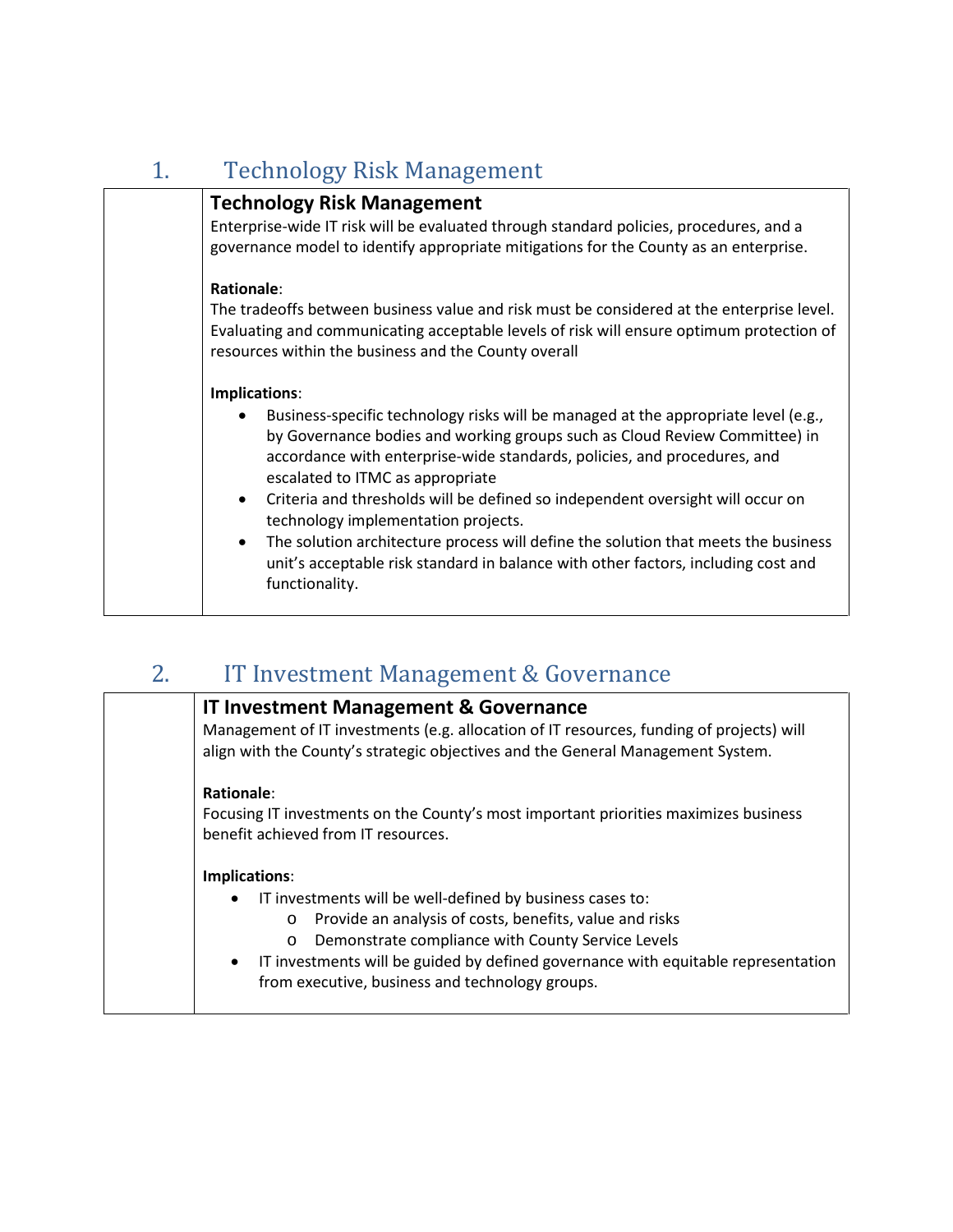<span id="page-2-0"></span>

| 3. | <b>Enterprise IT Costs</b>                                                                                                                                                                                                        |
|----|-----------------------------------------------------------------------------------------------------------------------------------------------------------------------------------------------------------------------------------|
|    | <b>Enterprise IT Costs</b><br>The County will share the costs of enterprise-wide IT initiatives, resources and assets, and<br>will strive for transparency, fairness, and predictability in cost allocation.                      |
|    | <b>Rationale:</b><br>County-wide sharing of costs for commonly used IT resources and assets will increase<br>consistency, transparency and cost efficiencies.                                                                     |
|    | Implications:<br>Business group-specific IT resource costs may not be shared.<br>٠<br>Budgeting, pricing, cost models, allocation practices and reporting will be<br>$\bullet$<br>implemented and communicated across the County. |

# <span id="page-2-1"></span>4. Reuse, Buy, Build

| Reuse, Buy, Build                                                                                                                                                                                                                                                                                                                                                                                                                      |
|----------------------------------------------------------------------------------------------------------------------------------------------------------------------------------------------------------------------------------------------------------------------------------------------------------------------------------------------------------------------------------------------------------------------------------------|
| The County will follow a rigorous solution architecture process that will implement the<br>following preferences for delivering new functionality:                                                                                                                                                                                                                                                                                     |
| To meet requirements for new business functionality, the County prefers to re-use<br>existing County applications, services, tools, components and functions.<br>The County will seek to acquire the functionality in COTS or Cloud based software.<br>$\bullet$<br>For functionality that cannot be acquired, the County will consider business<br>$\bullet$<br>process re-engineering and custom development as a third alternative. |
| <b>Rationale:</b><br>Clear articulation and adherence to prioritized criteria for reuse / buy / build decisions will<br>ensure greater flexibility, extensibility and cost/time efficiencies in technology solution<br>development, deployment, and maintenance.                                                                                                                                                                       |
| Implication:                                                                                                                                                                                                                                                                                                                                                                                                                           |
| Existing County technology assets (e.g. applications, services, tools, components<br>and functions) will be documented and available for reuse.                                                                                                                                                                                                                                                                                        |
| Prioritized criteria for reuse/buy/build decisions will be documented and used<br>٠<br>consistently in analysis for delivering new functionality.                                                                                                                                                                                                                                                                                      |
| A high-level of connectivity and interoperability among all hardware, software,<br>$\bullet$<br>communication components, external suppliers / vendors, and customers will be<br>sought.                                                                                                                                                                                                                                               |
|                                                                                                                                                                                                                                                                                                                                                                                                                                        |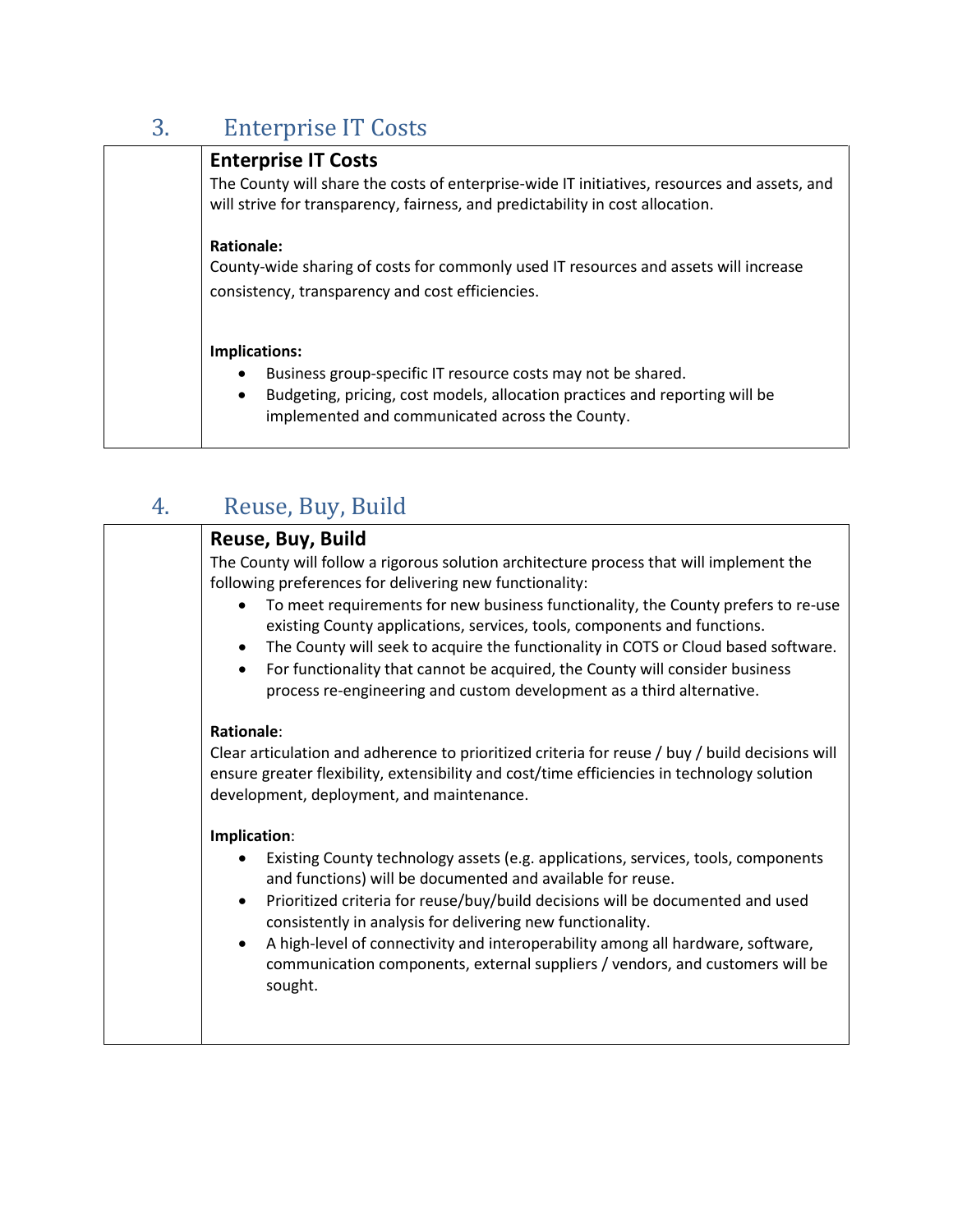<span id="page-3-0"></span>

| 5. | <b>Enterprise Architecture</b>                                                                                                                                                                                                                                                                                                                                                                                                                                                                                                                                                                                                                            |
|----|-----------------------------------------------------------------------------------------------------------------------------------------------------------------------------------------------------------------------------------------------------------------------------------------------------------------------------------------------------------------------------------------------------------------------------------------------------------------------------------------------------------------------------------------------------------------------------------------------------------------------------------------------------------|
|    | <b>Enterprise Architecture</b><br>The County's Enterprise Architecture, developed and maintained with the<br>participation of technical and business unit groups, will be used as the authoritative<br>source for County technology, information, and application architecture standards.                                                                                                                                                                                                                                                                                                                                                                 |
|    | <b>Rationale:</b><br>Enterprise architecture ensures consistency, enhances integration, and improves<br>quality and cost efficiency in the design and delivery of technology solutions across<br>the enterprise.                                                                                                                                                                                                                                                                                                                                                                                                                                          |
|    | Implications:<br>The County will build on industry standards to take advantage of mainstream<br>٠<br>technologies and solutions, to minimize lock-in and to make use of open<br>standards and best-of-breed solutions in the County EA.<br>County business groups must play an active role defining requirements while<br>$\bullet$<br>adopting enterprise architecture standards for County-wide benefit.<br>Business technology solutions will adhere to the County's Enterprise<br>$\bullet$<br>Architecture standards.<br>Exceptions will be made through a managed process, based on unique<br>$\bullet$<br>business and/or technology requirements. |

### <span id="page-3-1"></span>6. County Standards Compliance

### **County Standards Compliance**

All County IT solutions and services will comply with County security, privacy, technical, and other standards, and will meet appropriate audit, regulatory and legal requirements.

### **Rationale:**

Well-documented and consistent adoption of County standards will protect enterprise resources.

#### **Implication:**

- County standards will be reviewed and communicated on an on-going basis to ensure compliance.
- This principle should be applied when negotiating IT service contracts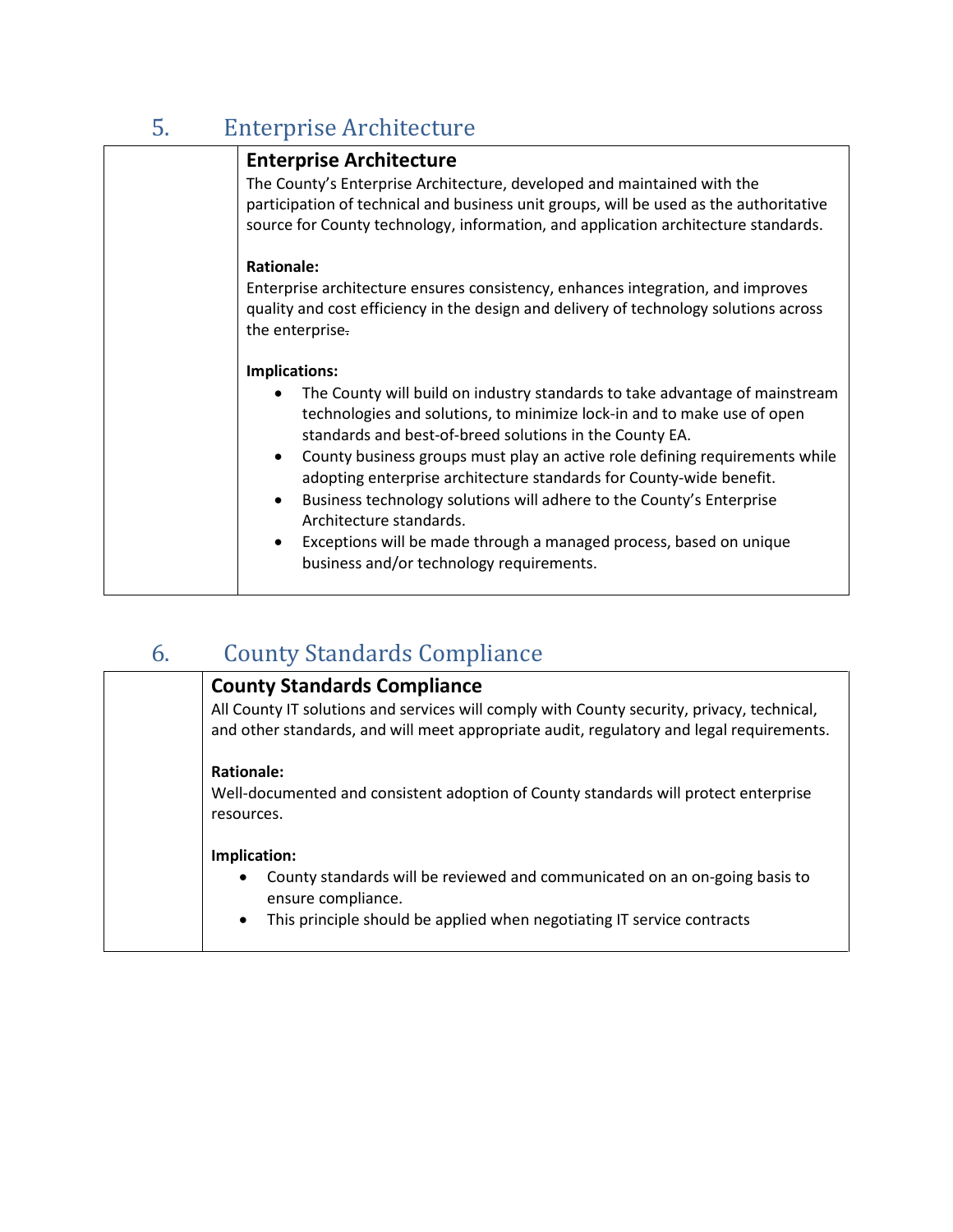## <span id="page-4-0"></span>7. Service Levels

| <b>Service Levels</b><br>The County's Solution Architecture process will ensure that service levels for availability,<br>performance, capacity, and scalability are specified.                                                                                                                                                         |
|----------------------------------------------------------------------------------------------------------------------------------------------------------------------------------------------------------------------------------------------------------------------------------------------------------------------------------------|
| Rationale:<br>Explicit service levels and agreements will enable delivery of required services.                                                                                                                                                                                                                                        |
| Implication:<br>Contract management will be required to review and monitor service level<br>$\bullet$<br>agreements and ensure appropriate contract leverage.<br>Reporting of performance against documented Service Levels will be required to<br>$\bullet$<br>provide transparency and identify trends or service improvement needs. |

# <span id="page-4-1"></span>8. Technology Adoption

| <b>Technology Adoption</b>                                                                                                                                                                                                                   |
|----------------------------------------------------------------------------------------------------------------------------------------------------------------------------------------------------------------------------------------------|
| The County will adopt technology using a "fast follower" profile for systems of record<br>(bimodal mode 1) and will consider early adoption for systems of innovation and<br>differentiation (bimodal mode 2).                               |
| <b>Rationale:</b><br>A bimodal approach to technology adoption will allow the County to drive innovative,<br>state of the art technology solutions in balance with managing costs and risks.                                                 |
| Implications:<br>The County will be quick to adopt proven technologies<br>The County will consider technologies closer to the bleeding edge for innovative<br>business solutions and areas where technical currency is a key driving factor. |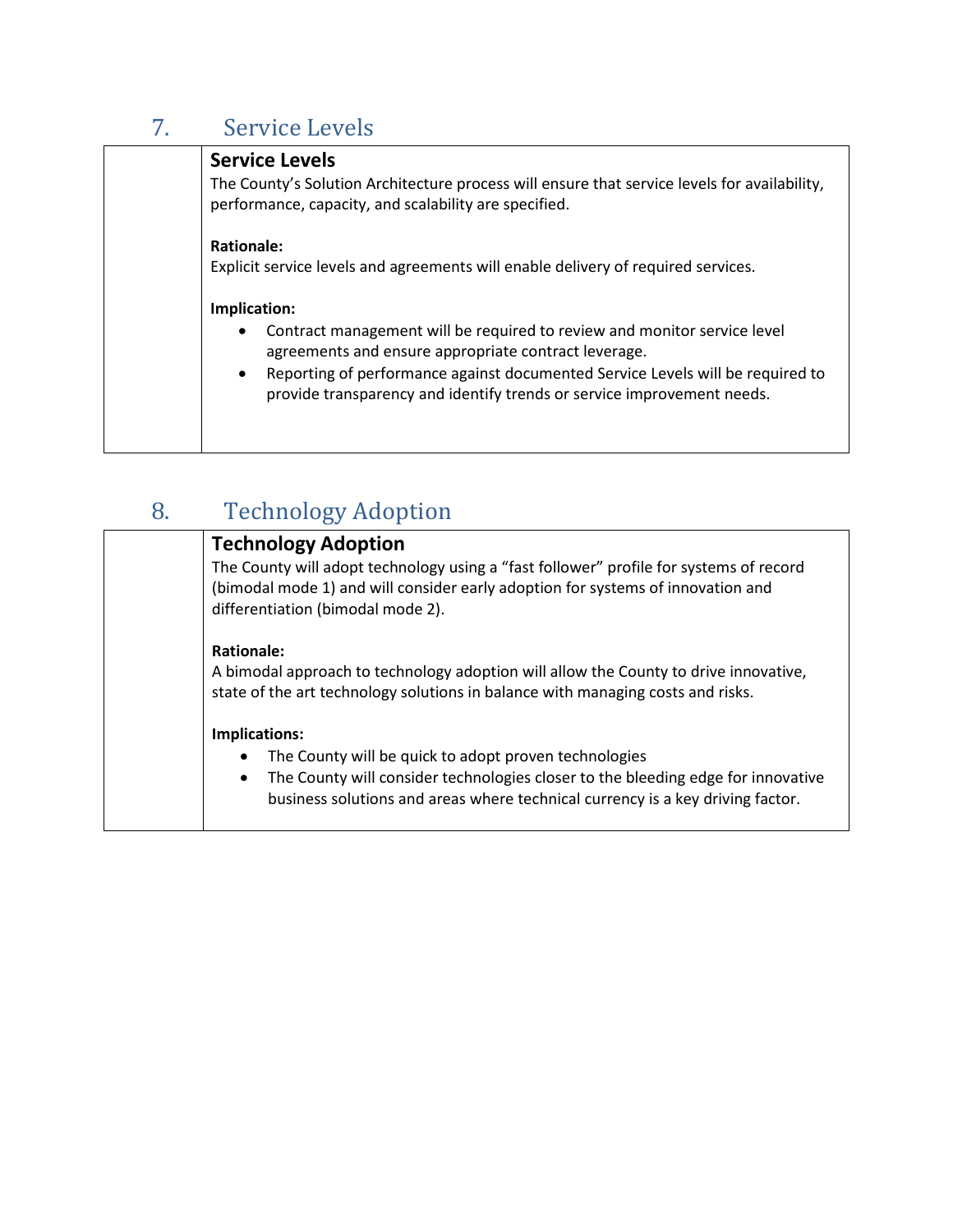### <span id="page-5-0"></span>9. Innovation and Continuous Improvement

### **Innovation and Continuous Improvement** The IT organization is a catalyst for innovative change, and actively encourages exploration of technology innovation for business benefit. The IT infrastructure will enable continuous technology evolution (grow, add or change) while minimizing impacts to infrastructure use and improving operational performance.

### **Rationale:**

Technology is an integral part of the County's business, and the IT organization is responsible for spearheading technological innovation and solutions in partnership with business groups for business value.

### **Implications:**

- IT will develop and maintain a digital workplace environment that serves to attract and develop an agile, adaptive, knowledgeable and skilled workforce that will make informed technology decisions and deliver business-driven technology solutions.
- The County will selectively support and evaluate innovation pilots/prototypes to determine how they can be adopted as enterprise-wide services.
- External IT service providers and vendors are expected to enable and offer innovation where it brings benefit to the County.
- Service providers are also expected to drive continuous improvement throughout the service lifecycle by developing and maintaining an understanding of County service improvement and innovation needs, and by measuring outcomes against the expectations defined in system business cases.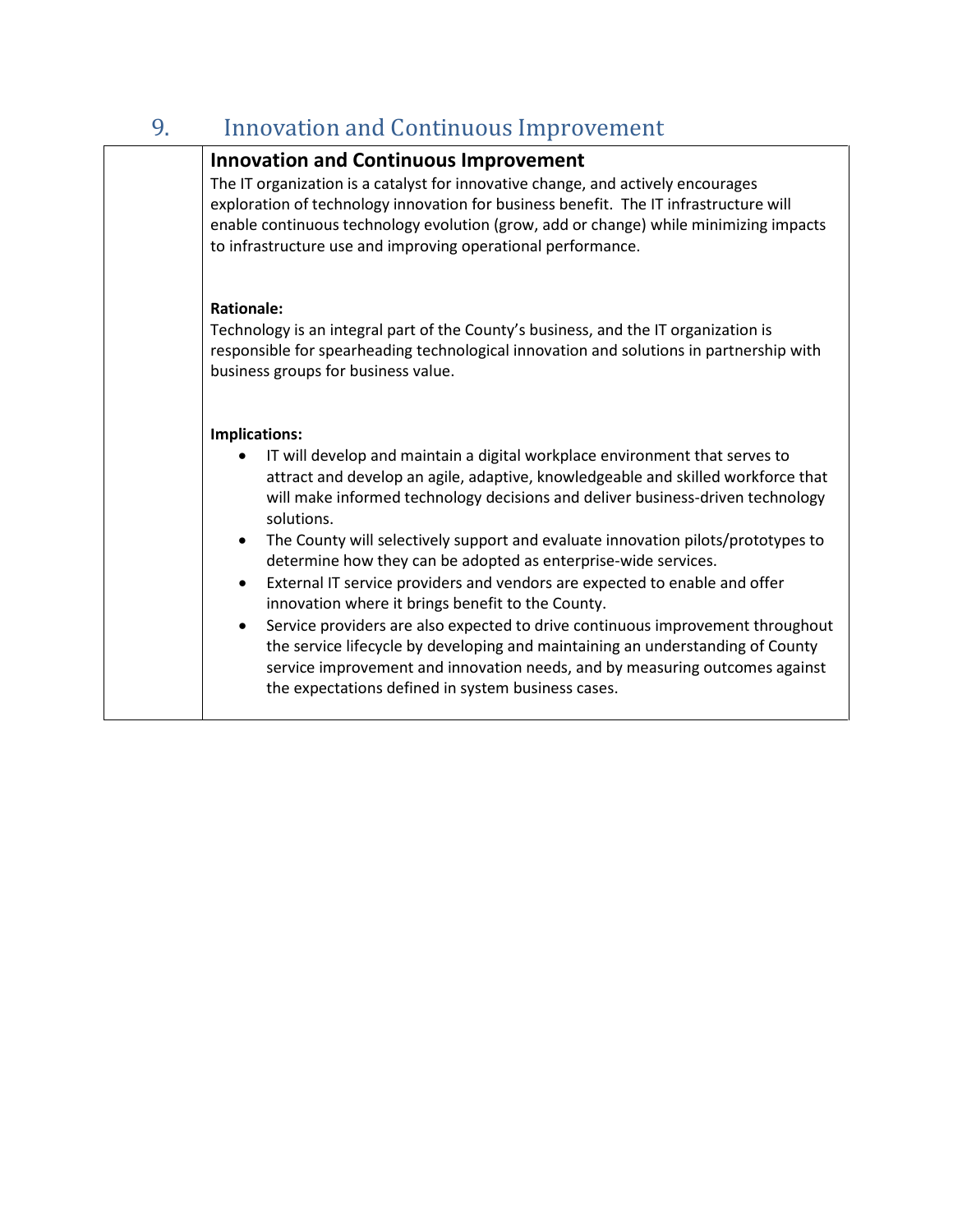# 10. Lifecycle Management

<span id="page-6-0"></span>

| <b>Lifecycle Management</b><br>The County will manage the lifecycle of IT products and services.                                                                                                                                                                                                                                                                                            |
|---------------------------------------------------------------------------------------------------------------------------------------------------------------------------------------------------------------------------------------------------------------------------------------------------------------------------------------------------------------------------------------------|
| <b>Rationale:</b><br>IT Lifecycle management is needed to contain the O&M cost of the IT portfolio and to<br>maintain technical currency and supportability                                                                                                                                                                                                                                 |
| Implications:<br>Lifecycle management will leverage the original business case associated with the<br>system to facilitate periodic assessments of functional, technical, and financial<br>aspects of County IT services, applications and infrastructure.<br>Lifecycle management will determine appropriate future actions in alignment with<br>$\bullet$<br>the Enterprise Architecture. |

## <span id="page-6-1"></span>11. User Experience

| <b>User Experience</b><br>County technology solutions will be designed to optimize the user's experience while<br>maximizing sharing and reuse of technologies and services.                                                                                                                                                                                                                                       |
|--------------------------------------------------------------------------------------------------------------------------------------------------------------------------------------------------------------------------------------------------------------------------------------------------------------------------------------------------------------------------------------------------------------------|
| <b>Rationale:</b><br>Technology solutions need to be user-centric in design, delivery and deployment to<br>maximize business value and adoption.                                                                                                                                                                                                                                                                   |
| Implications:<br>County Solution Architecture process and methods must take UX into account.<br>The user's experience will be optimized based on the user's authorizations and<br>$\bullet$<br>the capabilities of the user's device and access channel.<br>User experience solutions will maximize sharing & re-use of technologies and<br>$\bullet$<br>services across all devices and channels for consistency. |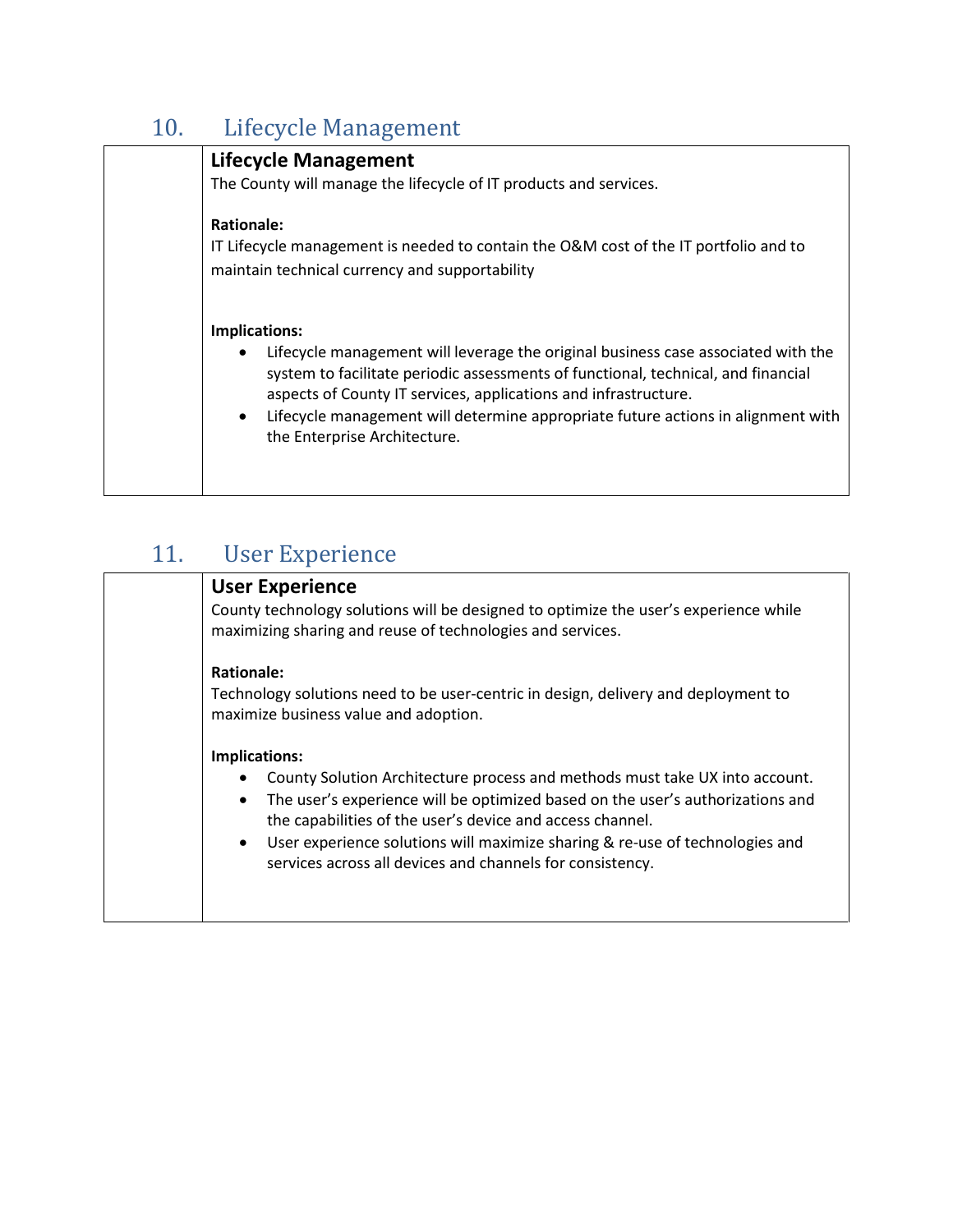# 12. Development Practices

<span id="page-7-0"></span>

| <b>Development Practices</b>                                                                                                                                                                   |
|------------------------------------------------------------------------------------------------------------------------------------------------------------------------------------------------|
| All internal and external development will follow leading industry and County adopted<br>practices and processes, including the clear definition of requirements.                              |
| <b>Rationale:</b>                                                                                                                                                                              |
| Common methods will ensure improved quality, predictability, reliability and efficiency of<br>application development and delivery.                                                            |
| Implications:                                                                                                                                                                                  |
| Joint participation by the business and technology staff throughout the<br>development process will ensure business focused activities including solid<br>definition of business requirements. |
| Rigorous, repeatable practices and processes, such as those consistent with the<br>$\bullet$<br>Software Engineering Institute's Capability Maturity Model (SEI CMM) Level 3 will<br>be used.  |
| County-wide project reporting standards will be followed.<br>$\bullet$                                                                                                                         |
|                                                                                                                                                                                                |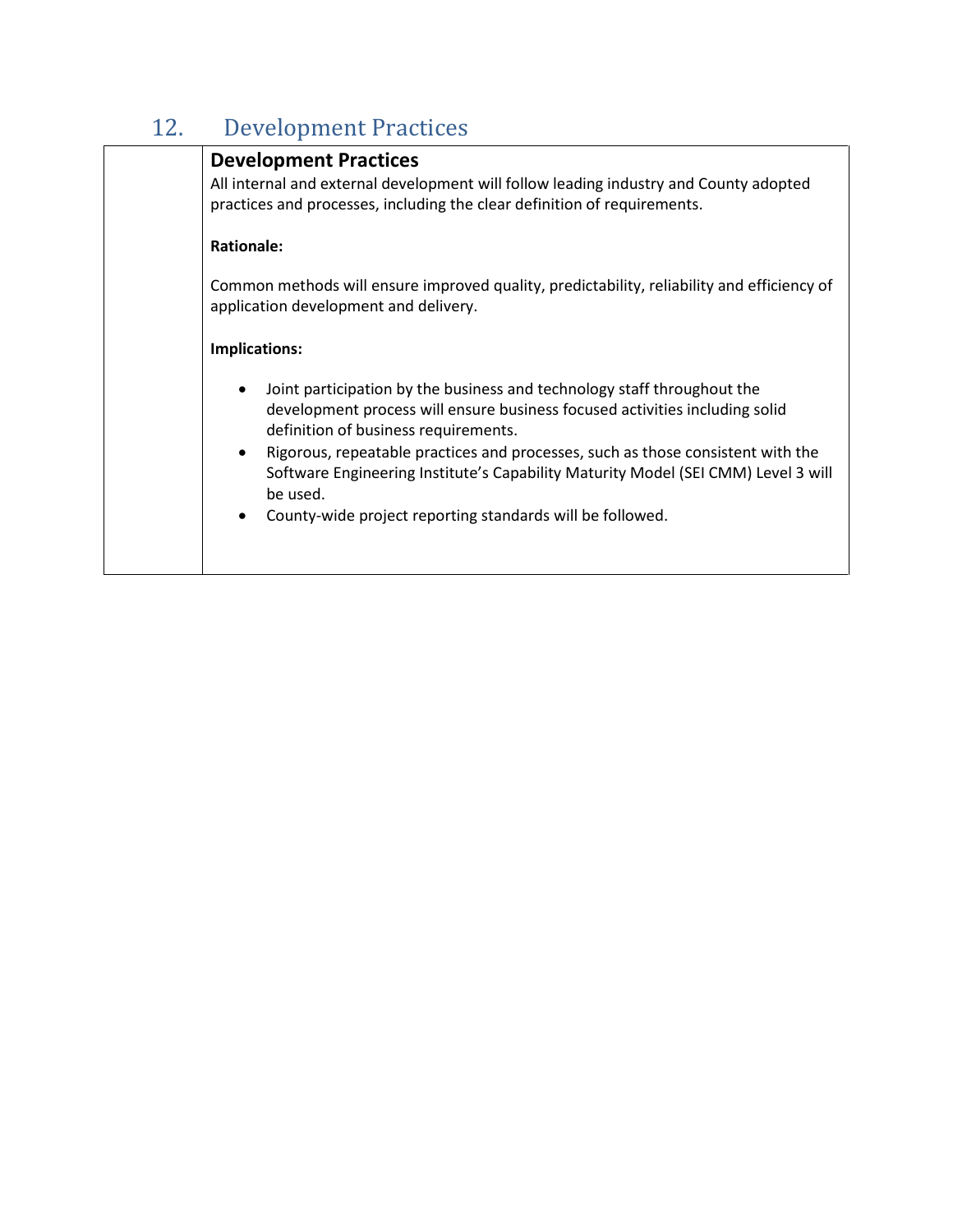## 13. Enterprise Information Management

<span id="page-8-0"></span>

| <b>Enterprise Information Management</b><br>The County will leverage its existing Enterprise Information Management (EIM) strategy<br>and program that includes stakeholders from the business groups and the County<br>Technology Office.                            |
|-----------------------------------------------------------------------------------------------------------------------------------------------------------------------------------------------------------------------------------------------------------------------|
| <b>Rationale:</b><br>Enterprise Information is an asset that must be managed and leveraged for business                                                                                                                                                               |
| benefit across the County.<br>Implications:                                                                                                                                                                                                                           |
| The EIM program will build on and implement County-wide information standards<br>to be developed in the Enterprise Architecture, including a consistent enterprise<br>data model.<br>County policies and processes for information access and use will be governed by |
| the EIM program.<br>The EIM program will ensure that any aggregation of data will trigger a review to<br>٠<br>determine if different policies apply to the aggregated data, and to implement<br>those policies.                                                       |
|                                                                                                                                                                                                                                                                       |

## 14. Third-Party Access

<span id="page-8-1"></span>

| <b>Third-Party Access</b>                                                                                                                                                                    |
|----------------------------------------------------------------------------------------------------------------------------------------------------------------------------------------------|
| Access to system or business resources shall only be granted via explicit discretionary                                                                                                      |
| access control (e.g., identification, authentication and authorization) in accordance with                                                                                                   |
| County security policies.                                                                                                                                                                    |
| <b>Rationale:</b>                                                                                                                                                                            |
| Access based on County security and role-specific policies will ensure appropriate access is<br>provided with maximum protection of resources with minimal administration and<br>disruption. |
| Implication:                                                                                                                                                                                 |
| County will provision appropriate access for third-parties as needed to support<br>the business.                                                                                             |
| Third party access must adhere to this principle and standard County processes<br>$\bullet$<br>that include business and CTO Security participation.                                         |
|                                                                                                                                                                                              |